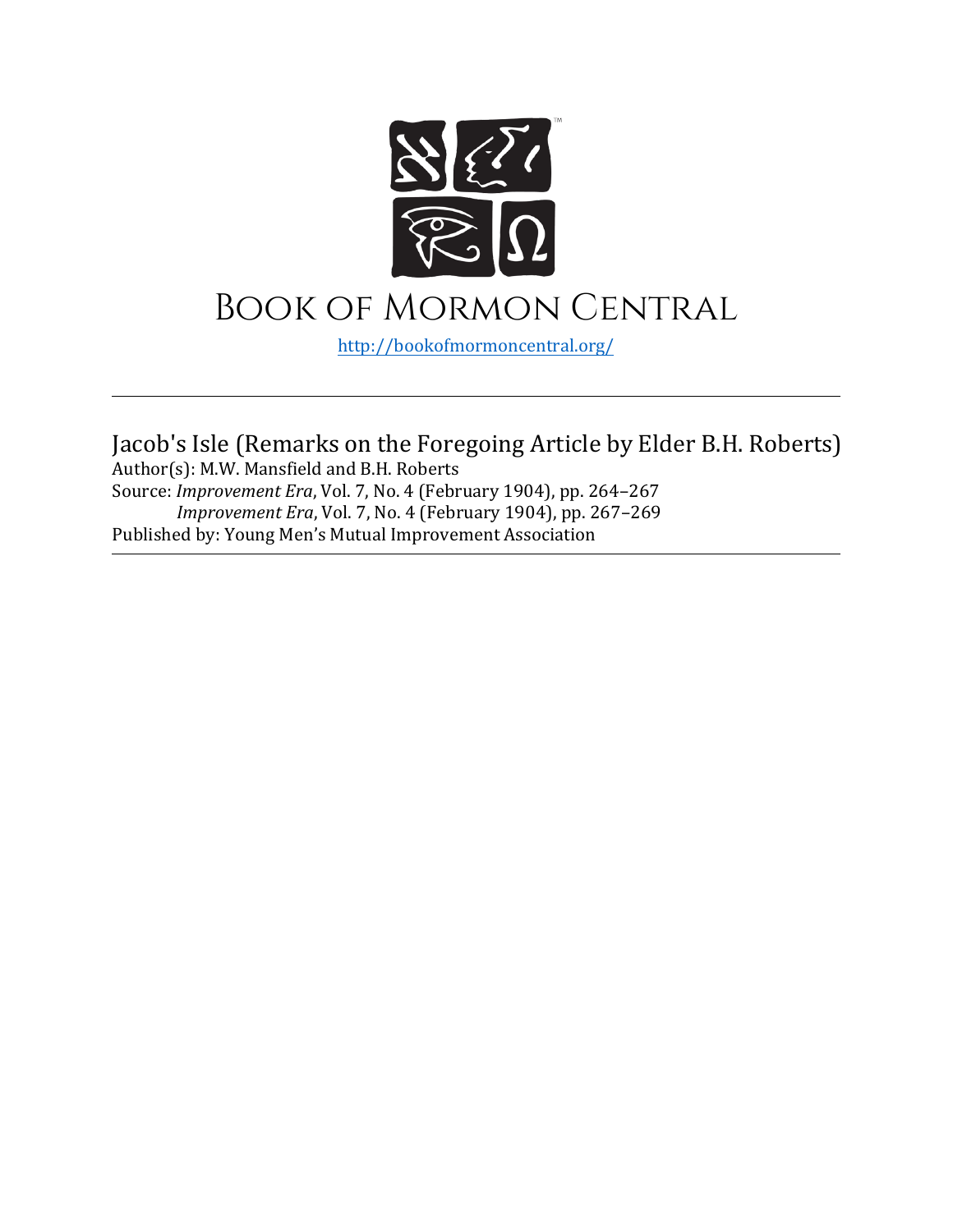# **JACOB'S ISLE.**

# **VIEWS HELD IN CHAPTER XI OF MANUAL MODIFIED CONCERNING THIS SUBJECT. ^**

**BY M. W. MANSFIELD, TEASDALE, UTAH.**

Jacob, son of Lehi, in speaking to the people of Nephi, in the land of Nephi, said: "We have been led to a better land, for the Lord has made the sea our path, and we are upon an isle of the sea. But great are the promises of the Lord unto they who are upon the isles of the sea" (If Nephi 10: 20, 21).

The promises of the Lord to, and description of lands occupied by, those of the people of Israel who are and have been upon the isles of the sea, so far as we know, the promises and ancient description of the lands, are found in the Bible and other sacred books; and, as Jacob had the writings of the prophets on the brass plates, he doubtless referred to them for the promises to Israel, upon the isles of the sea. Let us see from those writings in what sense the term "isles" was used, and to what land reference was made by the prophets.

First, Moses said in Genesis 10: 5: "By these were the isles of the Gentiles divided in their lands, every one after his tongue, after their families, in their nations." Referring to the seed of Japheth dividing their country among themselves, and that on the main land of Asia, he uses the term "isles" in speaking of their land, and any land may he termed an isle in the same sense.

In Zeph. 2: 11, the prophet says: "The Lord will be terrible unto them, for he will famish all the gods of the earth, and men shall worship him, every one from his place, even all the isles of the heathen." This passage shows that the term "isles" is used in reference to all the lands of the heathen in all parts of the earth, without reference as to the situation as to water surroundings.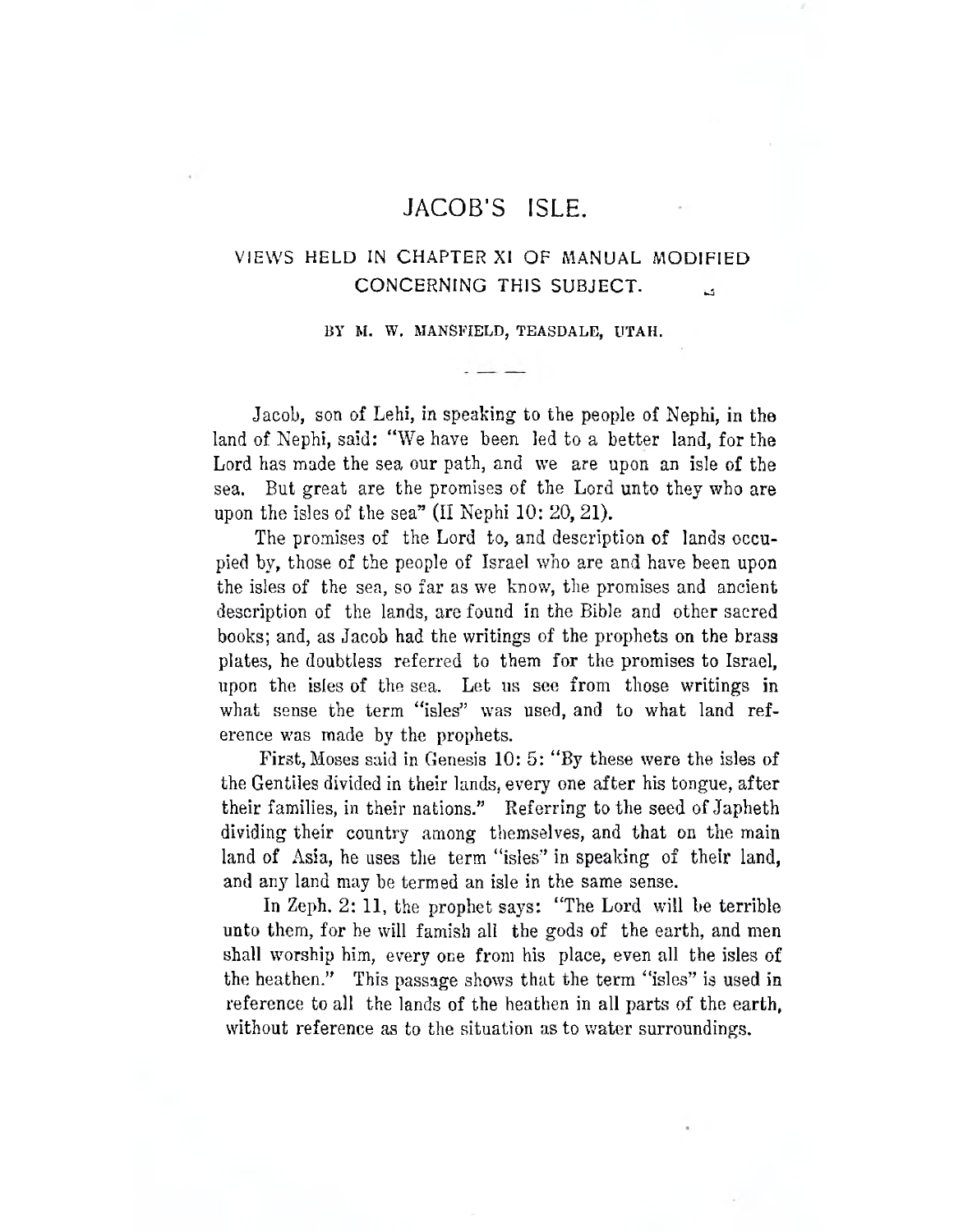Lands distant from Palestine, where the sea separated them from that land, are referred to by the prophets as isles of the sea. "Wherefore, glorify ye the Lord in the fires [valleys], even the name of the Lord God of Israel in the isles of the sea" (Isaiah 24: 15).

The promises made to Israel that are scattered abroad on the isles of the sea are mentioned by Isaiah in part, and I refer now to his words, quoted in the Book of Mormon (I Nephi 21:1): "Hearken, 0 ye house of Israel, all ye that are broken off and are driven out, because of the wickedness of the pastors of my people; yea, all ye that are broken off that are scattered abroad, who are of my people, 0 house of Israel. Listen, 0 isles, unto me, and hearken ye people from far; the Lord hath called me from the womb; from the bowels of my mother hath he made mention of my name." (See also Isaiah 49: 1).

"The words of Zenos, which he spake concerning the three days of darkness, which should be a sign given of his (Christ's) death, unto those who should inhabit the isles of the sea; more especially given unto those who were of the house of Israel: \* *\** \* And the rocks of the earth must rend; and because of the groanings of the earth, many of the kings of the isles of the sea shall be wrought upon by the Spirit of God to exclaim, The God of nature suffers" (I Nephi 19: 10, 12).

Did the three days of darkness come upon the face of this land? If so, is not this one of the isles of the sea referred to, which would be inhabited by some of the house of Israel? We find that this land was inhabited by Israel at the time of the crucifixion, and the three days of darkness came upon this land, also great destruction. Hence, Zenos refers to this land of America in his "isles of the sea," where the "sign" should be given.

I think it is admitted on all sides that there is no recorded changes of this land from the days of Jared to the time of the great separation at Christ's death. If anything of the kind had occurred to the knowledge of historians of that day, they would, in all probability, have left the same on record. The Jaredite historians refer to this land as the promised land, from which we infer unity and not separation.

In the days of Heth, a king of the Jaredites, poisonous ser-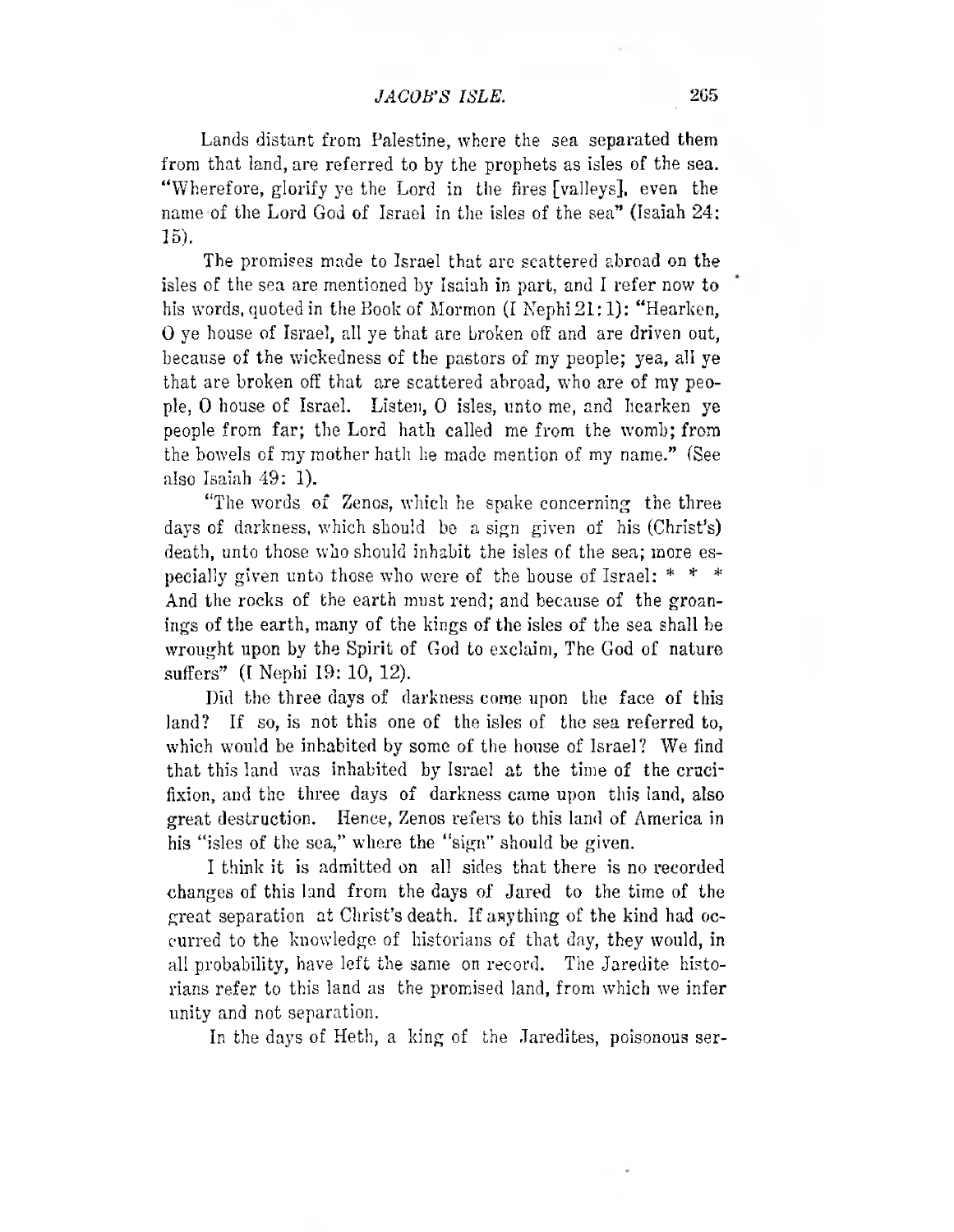## **266** *IMPROVEMENT ERA.*

pents drove the flocks of that people through the narrow neck of land into the land known as Zarahemla; later, from this north country. Clearly showing that the land of North and South America was at that time joined by the narrow neck of land: The flocks of the Jaredites could not pass a strait connecting the sea and the ocean, if one existed at that time. The people of Mulek landed first in the north land, and subsequently moved southward into the land of Zarahemla, and no mention is made of any water which they crossed in that journey. The prophet Nephi includes North America in the term, "this land," in speaking of the mighty nation of the Gentiles which should be raised up on the American continent, because it is on the north land where the nation is; and he was in South America (INephi  $22:7$ ). The expedition from the land of Nephi sent by King Limhi to find Zarahemla, passed far into North America, and returned, but they evidently found no water to cross in their track, as no mention is made of any.

This company of men traveled from the land of their fathers' first inheritance—the land of Nephi, and returned there, and therefore no strait of water separated the land of Nephi from Zarahemla, or some mention would have been made of the same. Not only in the travels of this company, but in all of the movements of the peoples of the Nephite and Lamanite nations, from Nephi to Zarahemla, and *vice versa*, no mention is made of any water to be crossed, and I think it is impossible that these lands could have been thus separated. Jacob was in the land of Nephi when he made the statement above quoted, and hence could not have referred to any portion, but to the whole land, of North and South America, as an isle of the sea. He knew of Zenos' prophecy, and of Nephi's vision in which he saw the three days of darkness being on the land, and hence it is only a proper conclusion that this "promised land" was on an "isle of the sea." I do not think that anyone will contend that Jacob bad traveled over the land sufficiently to know, from that source, the shape and extent of the country, but that he based his remark upon those things I have referred to, or made the same under the inspiration of the Spirit of God.

Mormon says: "The land of Nephi and the land of Zarahemla were nearly surrounded by water, there being a small neck of land between the land northward and the land southward"(Alma22:32).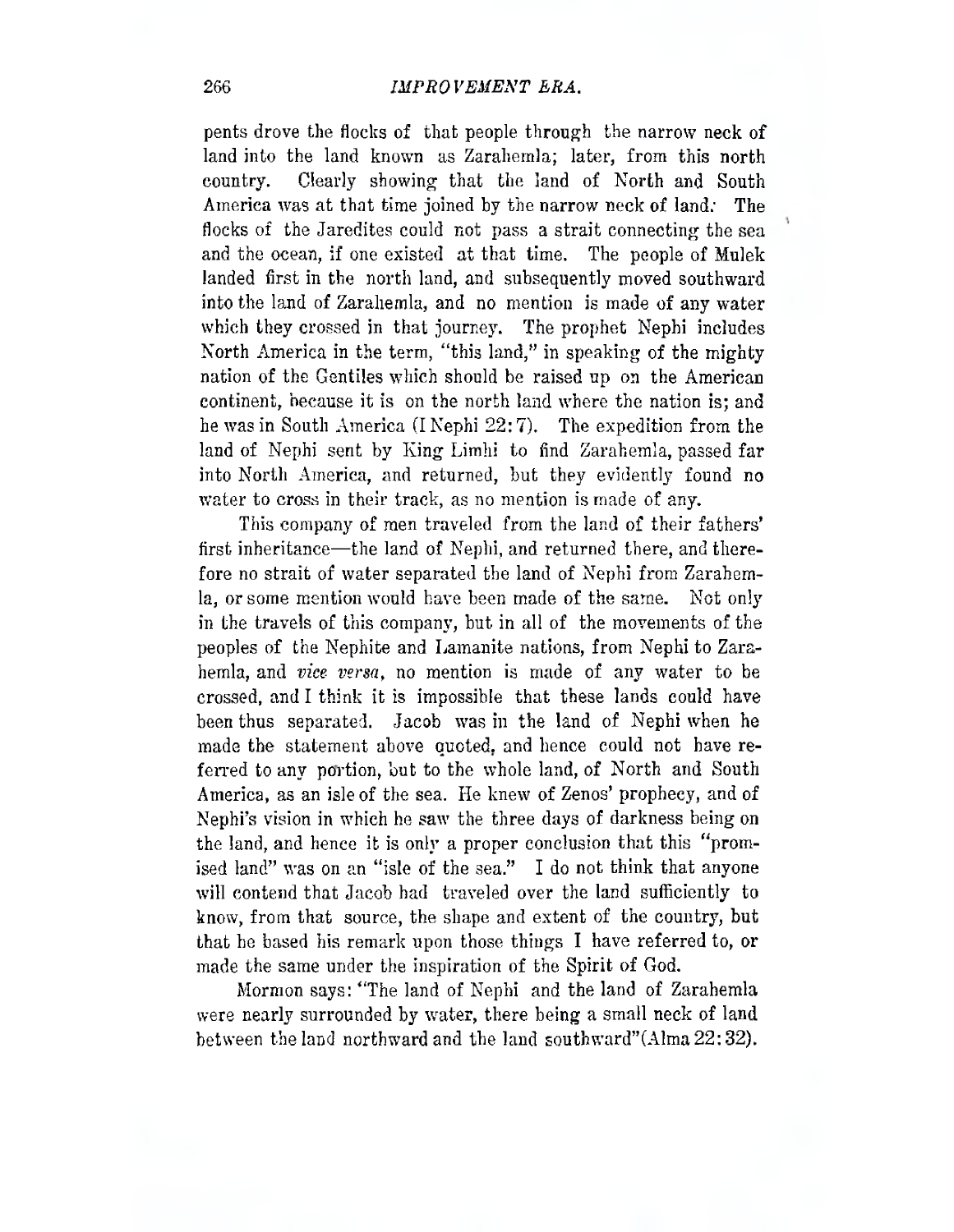# *JACOB'S ISLE.* **267**

This remark was made describing conditions as they were before the great storm and upheavals, at the time of the Savior's death. This is the same condition that exists today, as the lands of Nephi and Zarahemla comprised the land south, or South America. This is one of the great evidences, that the land north and south were joined by the narrow neck or isthmus, as is the case today, which the Book of Mormon affords.

It will not do to say that at the time of Zenos' prophecies, and when Nephi received his vision, that this country of North and South America was broken into small or large islands, and subsequently connected by the disturbances at the time of the Savior's crucifixion, because there is no evidence on which to base the statement; but, on the contrary, much to support the opposite contention of unity. "Isles of the sea," in prophetic language, simply means, "countries of the sea." Modern geographical terms do not fully explain terms used by prophets and historians thousands of years ago, even after the translation into English of those terms, but they must be understood in the sense in which they were used at that time.

The continents of Europe, Asia and Africa constitute the main land on the earth, and all other lands, in the light of prophecy, are "isles," or countries of the sea.

The small islands near the land of North and South America no doubt constituted part of the isles referred to by Zenos, and no doubt some of the isles of the Pacific were included also.

#### **REMARKS ON THE FOREGOING ARTICLE.**

## **BY ELDER B. H. ROBERTS.**

The ascertainment of truth, not the maintenance of personal opinions, I take it, is the attitude of every true student and teacher. This principle I have endeavored to make my guide in all research; and have sought to avoid the pride of opinion which would tempt one at times, to be slow to accept the truth when discovered, because contrary to views already entertained. There-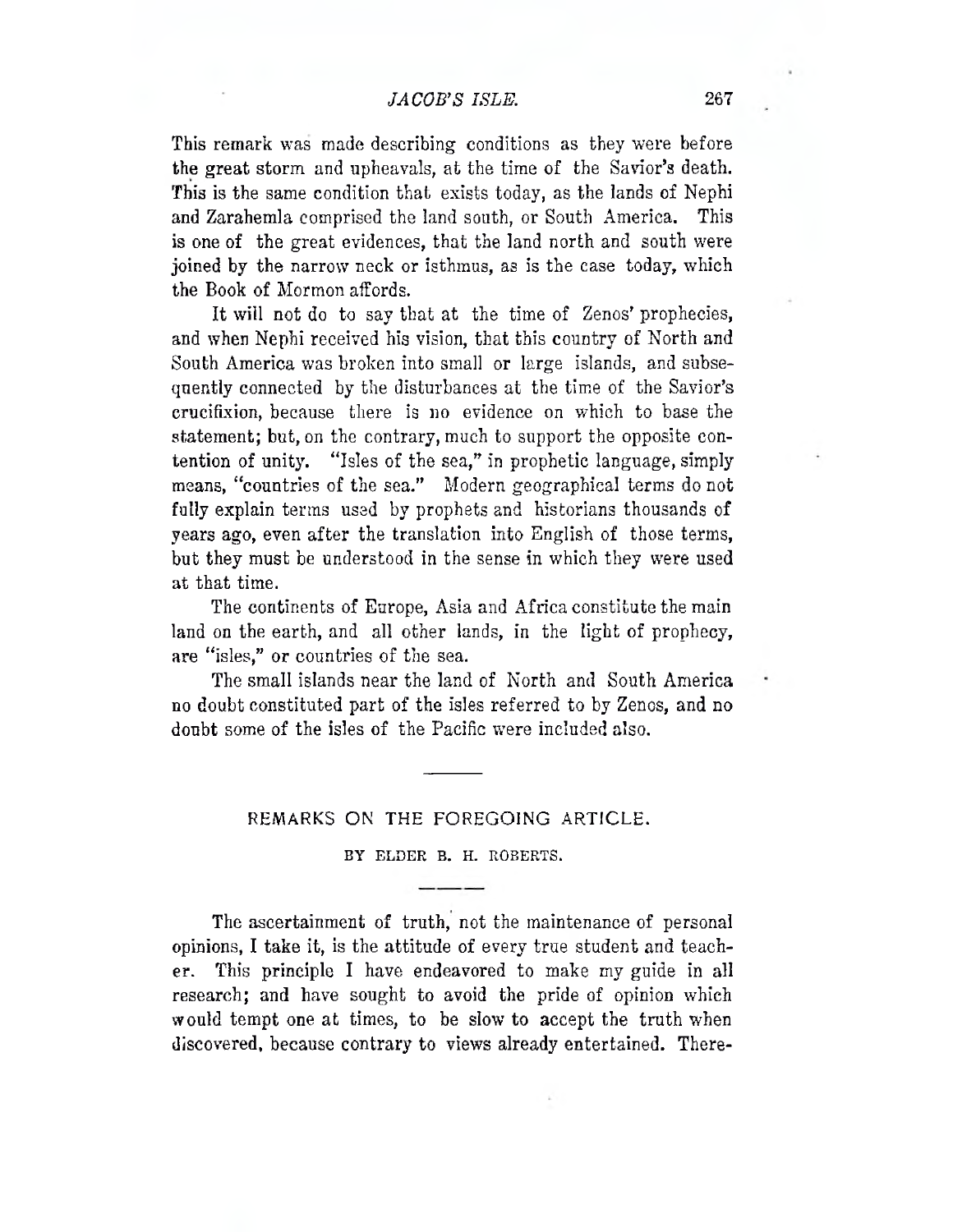fore, while not accepting everything set forth in the preceding paper, nor taking time to comment on minor points, I desire to say that the writer of it has contributed a very important idea concerning "Jacob's Isle," and one which will call for a modification of the views set forth in chapter XI of our present Manual, on that subject. By further research, after reading the preceding article, I discovered that the Jews in their scriptures speak of isles in three senses:

"First," (following Xitto) "that of dry land in opposition to water, as, 'I will make the rivers islands' (Isaiah 42: 15), i. e., dry up the rivers, converting their courses into land. In Isaiah 20: 6, the isle of Ashdod means the country, [i. e. of Ashdod] and is so rendered in the margin. In Isaiah  $23:2, 6$ , 'the isle,' means the country of Tyre, and in Ezekiel 27: 6, 7, that of Chittim and Elisha. See also Job 22: 30.

"Second, it is used both in Hebrew and English, according to its geographical meaning; for a country surrounded by water, as in Jeremiah  $47:4$ , 'the isle (margin) of Caphtor,' which is probably that of Cyprus. 'The Isles of the sea' (Esther 10: 1), are evidently put in opposition to 'the land,' or continent. In Psalm 97: 1, 'the multitude of the isles' seem distinguished from the earth or continents, and are evidently added to complete the description of the whole world.

"Third: *The word is used by the Hebrews to designate all those countries divided from them by the sea.* In Isaiah 11: 11, after an enumeration of countries lying on their own continent, the words, 'and the islands of the sea,' are added in order to comprehend those situated beyond the ocean. The following are additional instances of this usage of the word, which is of very frequent occurrence: Isaiah 42: 10; 59: 18; 66: 19; Jeremiah 25: 22; Ezekiel 27: 3, 15; Zephaniah 2: 11. It is also observed by Sir Isaac Newton (commenting no Daniel, p. 276), *'By the earth the Jews understood the great continent of Asia and Africa, to which, they had access by land; and by the isles cf the sea they understood the places to which they sailed by sea, particularly all Europe ' "*

Substantially the same views as the foregoing are maintained in Smith's Dictionary of the Bible (Hackett's edition), art. "Isle."

It is this third sense in which the Hebrews used the term